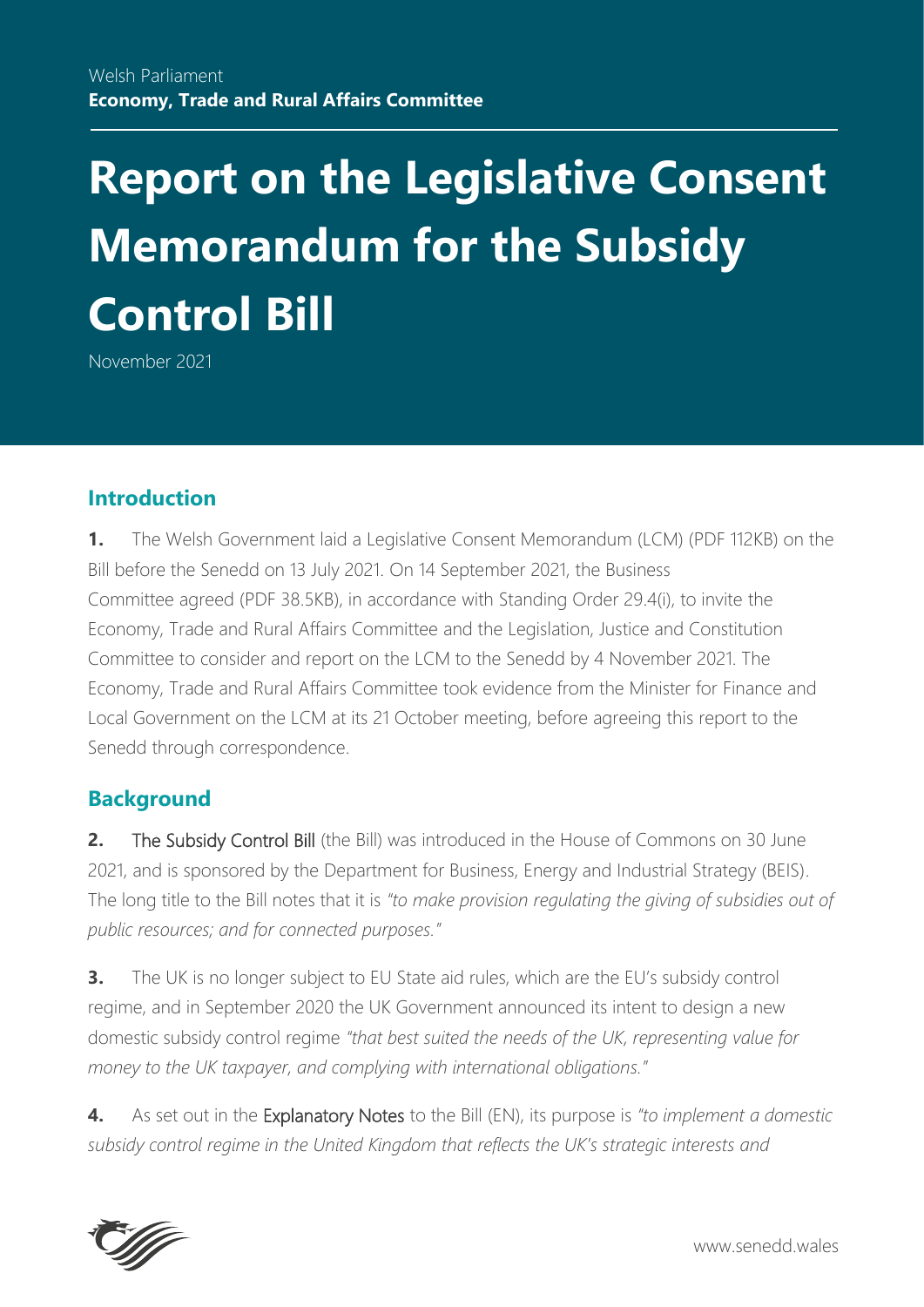*particular national circumstances, providing a legal framework within which public authorities make subsidy decisions."*

**5.** The EN explains that a subsidy is:

*"where a public authority – for example central, regional or local government – provides support to a business, or other organisation, that gives them an advantage over competitors. This can take the form of a grant, a tax break, a*  loan or *guarantee on favourable terms, or the use of facilities below market price."*

# **Overview of the Bill**

**6.** The Bill as introduced consists of 5 Parts, with 92 clauses and three Schedules. The Explanatory Note explains the aims of the proposed new regime and the key provisions of the Bill:

- **■** The Bill sets out seven principles that public authorities must assess their proposed subsidies against. The Bill defines these as the subsidy control principles. Additional principles may apply to specific energy and environmental subsidies;
- **The Bill prohibits certain subsidies and requires that certain subsidies can only be** granted where specified requirements are met;
- **The Bill requires certain subsidies to be published on a database;**
- Exempting certain subsidies from some or all of these requirements;
- **■** The establishment of a new Subsidy Advice Unit in the Competition and Markets Authority (CMA), which will monitor and report on the regime and report on certain subsidies and schemes before and after they are given or made; and
- Making provision for the Competition Appeal Tribunal (CAT) to hear applications to review subsidy decisions and to order recovery in certain cases, imposing a duty on public authorities to provide pre-action information at the request of an interested party, and conferring a right on public authorities to recover subsidies which are misused.

**7.** The Bill also provides for measures which will support the UK to remain compliant with its international obligations under the World Trade Organisation's Agreement on Subsidies and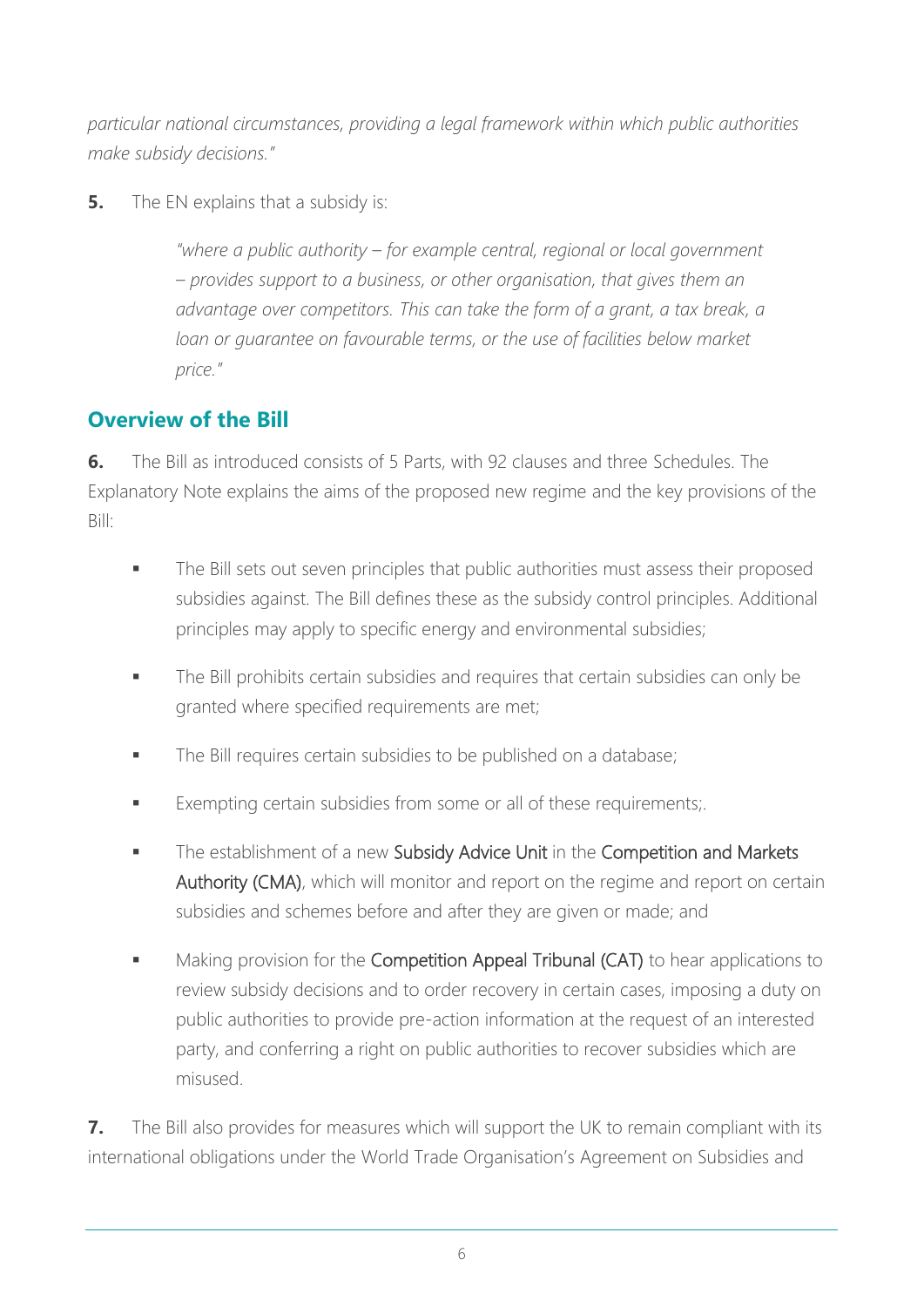Countervailing Measures (ASCM), the UK-EU Trade and Cooperation Agreement (TCA), and other free trade agreements.

# **Provisions for which consent is sought**

**8.** The provisions which require the consent of the Senedd are summarised below.

**9.** Annex A at page 38 of the Explanatory Notes prepared by BEIS sets out the provisions in respect of which the UK Government consider that a legislative consent motion is required. Unless otherwise stated below, the UK Government and the Welsh Government agree that the consent of the Senedd is required in respect of the provisions. It is not clear whether the Welsh Government considers that the Senedd's consent is needed for clauses 41 and 42 of the Bill. The LCM explicitly states that consent is required for clauses 36-40, but later provides commentary on clauses 41 and 42.

**10.** The Bill applies to England, Wales, Scotland and Northern Ireland. The UK Government want to establish a UK wide approach to subsidy control. Although subsidy control is a reserved matter, it impacts on the devolved subject of economic development. Welsh Government have therefore applied the purpose test, as required by Standing Order 29.1(i), i.e. does the provision have a devolved purpose.

## **PART 1 – OVERVIEW AND KEY INTERPRETATION**

**11.** Part 1 (clauses 1 to 11) sets out definitions of key terms used in the Bill.

**12.** Clause 10 of Part 1 makes a distinction between several categories of subsidies within the Bill. This includes the distinction between 'subsidy schemes' and 'streamlined subsidy schemes'. Streamlined subsidy schemes are intended to allow the UK Government to make provisions to allow lower-risk subsidies to be given by public authorities more quickly and easily, without needing to assess compliance with the subsidy control principles in the Bill. Streamlined subsidy schemes can only be made by the UK Government, however they can be used by any public authority that complies with its parameters.

**13.** The Welsh Government and the UK Government are in agreement that the Senedd's consent is not required for clauses 1-11 of the Bill as currently drafted.

## **PART 2 – SUBSIDY CONTROL REQUIREMENTS**

**14.** Part 2 of the Bill sets out the principles that underpin the subsidy control regime, including seven main principles (which are then set out in Schedule 1 of the Bill) and nine additional energy and environmental principles. Clause 12 provides for a public authority to consider the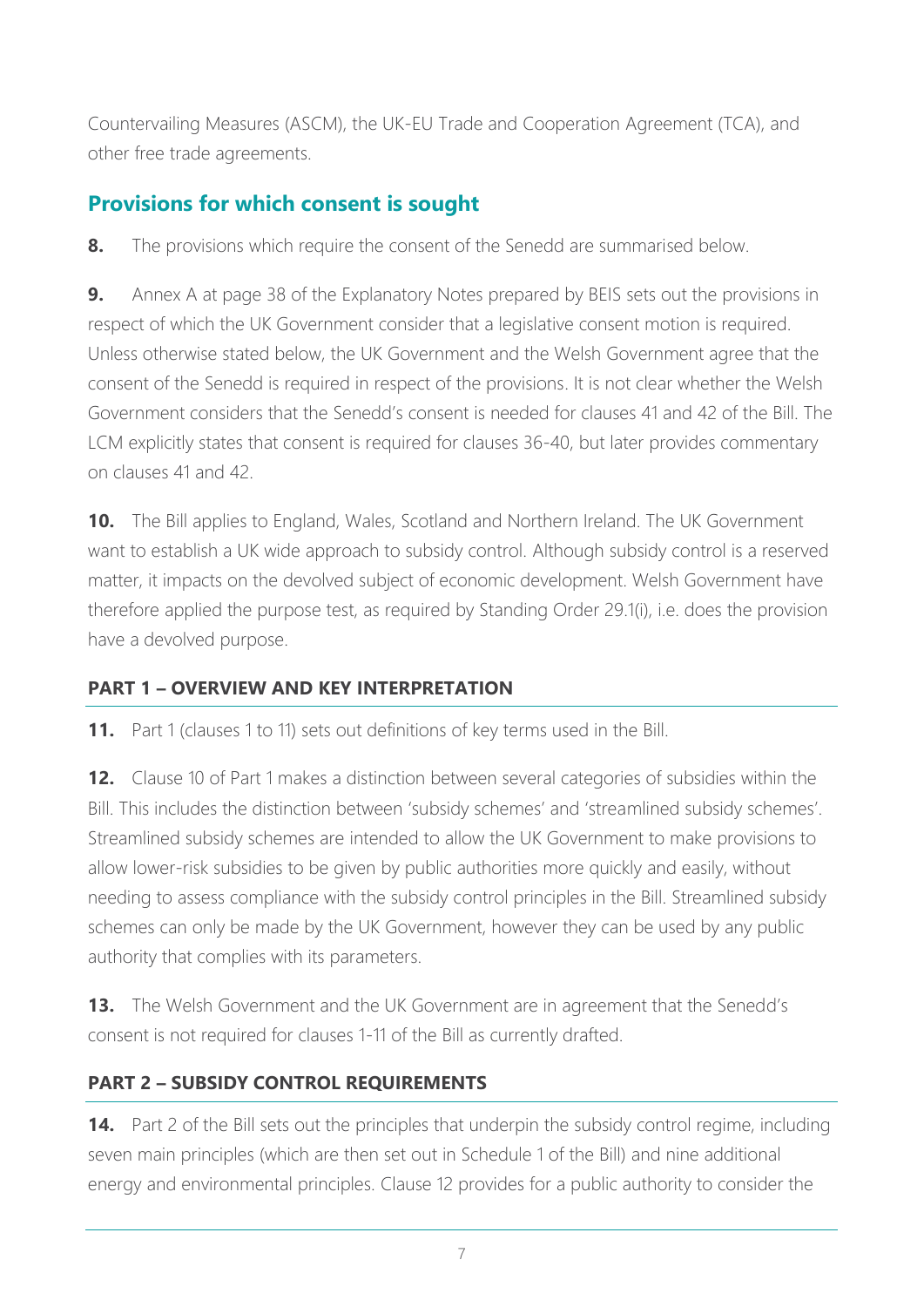subsidy control principles before giving a subsidy or making a subsidy scheme, and not to give a subsidy or make a subsidy scheme unless it is consistent with those principles.

**15.** Clause 13 sets out that subsides given in relation to energy and environment, and schemes made which make provision for the giving of these subsidies, must consider the energy and environment principles in Schedule 2. Subsidies should not be given, and schemes should not be made, unless the public authority is of the view that they are consistent with the principles.

**16.** Clause 14 introduces Chapter 2 of Part 2, stating that it prohibits the giving of certain subsidies and imposes requirements for other subsidies.

**17.** Clauses 15 to 34 detail the provisions on prohibition of subsidies and definitions relating to those provisions. In summary, the prohibitions include a subsidy:

- in the form of a guarantee of the debts or liabilities of an enterprise if there is no limit on the debt or liabilities guaranteed, or there is no limit on the duration of the guarantee;
- **■** that is contingent upon export performance relating to goods or services, unless the requirements listed in the clause are complied with;
- that is contingent upon the use of domestic over imported goods or services, unless the exceptions in clause 17 apply;
- **■** given to an enterprise subject to a condition that the enterprise relocates all or part of its existing economic activities, and the relocation would not occur if not for the subsidy;
- for rescuing or restructuring an ailing or insolvent enterprise, deposit taker or insurance company, or to support liquidity provision for such an enterprise, deposit taker or insurance company, unless the conditions in clauses in that part of the Bill are met;
- to insurers providing export credit insurance unless this insurance for marketable risk is either provided on commercial terms or does not directly or indirectly benefit the insurer's export credit insurance business;
- to an air carrier for the operation of a route unless a condition in clause 28 is met;
- **■** under Clause 29 a public authority may only award a subsidy for the delivery of an SPEI (Service of Public Economic Interest) if it does so in a transparent manner, and it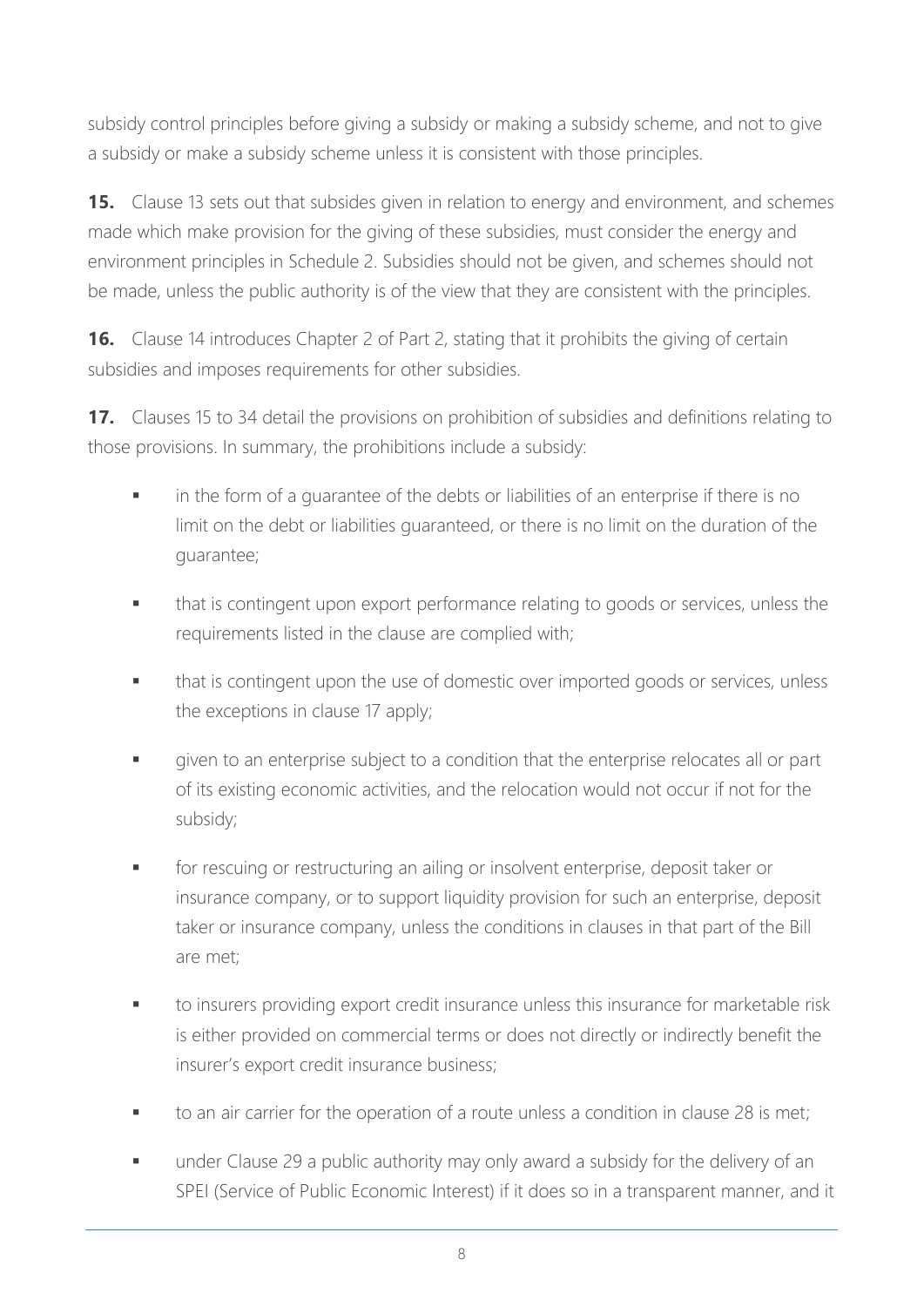is satisfied that the value of the subsidy is restricted to what is necessary to deliver the service;

- to the extent that the subsidy scheme provides for a prohibited subsidy, or otherwise does not meet the relevant requirements provided for by the Bill;
- which is given or made in circumstances where:
	- a mandatory referral request should have been made to the Competition and Markets Authority ("CMA"), but wasn't; or
	- a mandatory referral request was submitted but the public authority did not wait for the process to conclude before giving the subsidy or making the scheme.

**18.** Chapter 3 of Part 2 relates to transparency measures, setting out a requirement for a publicly accessible database of subsidies. Clause 33 places a duty on a public authority to make an entry in the subsidy database in respect of a subsidy/subsidy scheme it makes.

**19.** The view of the Welsh Government and the UK Government is that the Senedd's consent is required for Chapter 1 (clauses 12-13), Chapter 2 (clauses 14-31), and clause 33 of the Bill, and all parties agree that consent is not needed for clauses 32 or clause 34.

## **PART 3 – EXEMPTIONS**

**20.** Part 3 of the Bill sets out certain types of subsidies that are exempt from the subsidy control requirements in Part 2. It provides for cases in which the subsidy control requirements do not apply to the giving of a subsidy. In summary these include:

- Minimal financial assistance these are subsidies provided by public authorities that are considered low risk with minimal effect on competition and trade and with a value under a threshold of £315,000 over a three-year period (see Clauses 36 and 37); and
- Services of Public Economic Interest(SPEI) these are public services that would not be supplied (or would not be supplied under the required conditions) without some kind of public intervention, and which are of particular importance to society. Examples of an SPEI include social housing or rural public transport services. Subsidies given through the exemption do not have to apply the subsidy control requirements if the total amount of minimal and SPEI financial assistance received by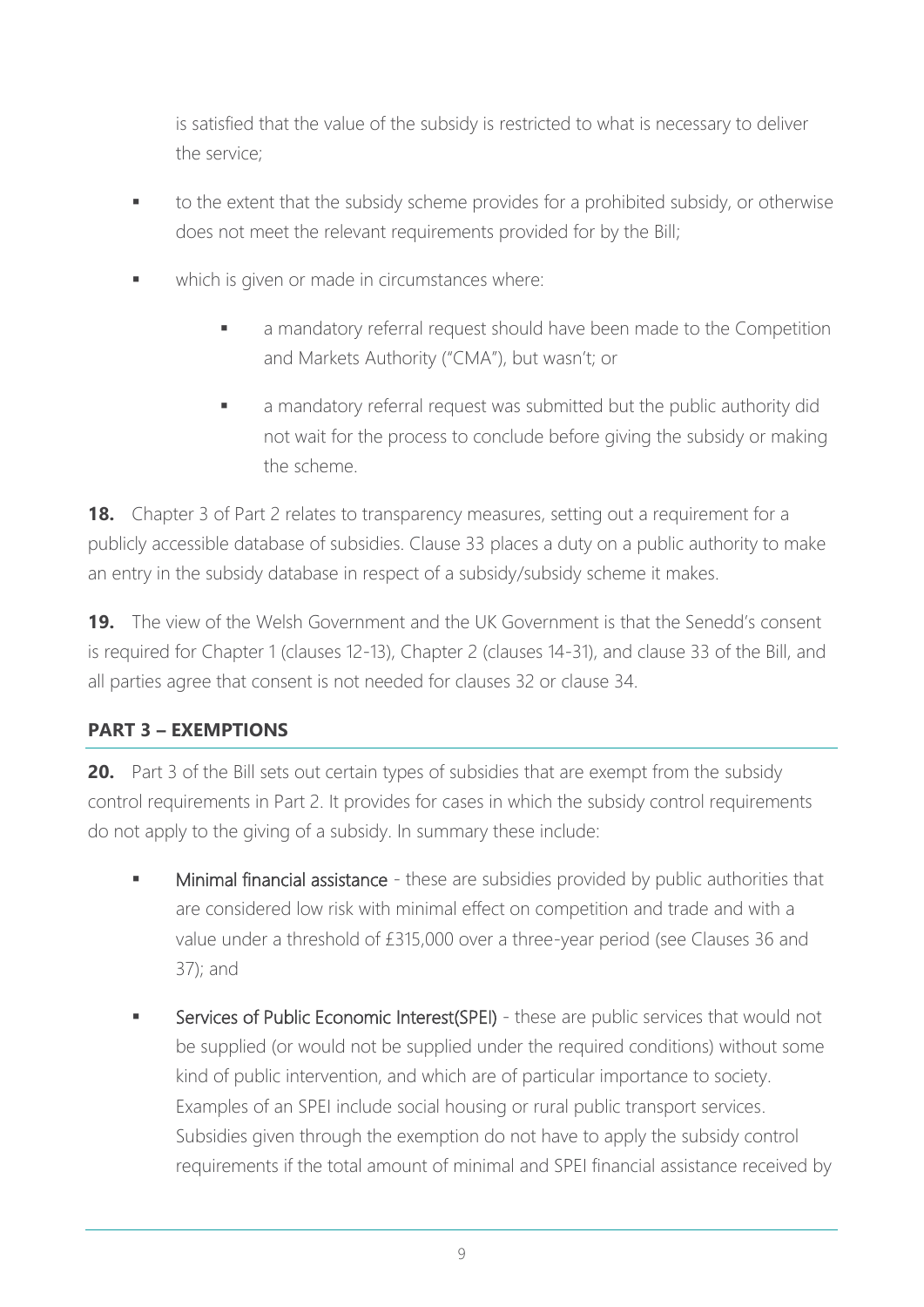the intended beneficiary totals less than £725,000 over a three financial year period. (Clauses 38 and 39)

**21.** Clause 40 provides that, in the case of mergers and acquisitions, all prior minimal and SPEI financial assistance subsidies granted before the merger or acquisition should be taken into account.

**22.** Clause 41 provides exemptions from the duty to upload information to the subsidy database.

## **Secondary Legislation to amend value thresholds for financial assistance**

**23.** Clause 42 allows the Secretary of State to make secondary legislation to:

- a) amend the value thresholds for the 'minimal financial assistance' and 'SPEI assistance' exemptions as well as the transparency exemption for SPEI assistance; and
- b) provide for a lower threshold for the 'minimal financial assistance' and 'SPEI assistance' exemptions, and the transparency exemption for SPEI assistance, for specific sectors.

# **Subsidies to compensate damage caused by 'a natural disaster', or 'national or global economic emergency'**

**24.** Clause 43 states that subsidies given to compensate damage caused by a natural disaster or other exceptional circumstances are exempt from complying with the subsidy control requirements. However, such subsidies are not exempt from the transparency requirements of the regime.

**25.** Clause 44 provides that subsidies given in response to a national or global economic emergency are not subject to the provisions on prohibited and restricted subsidies in the Bill. The Bill EN details that:

> *(...) the use of this exemption is restricted in that it can only be used when the Secretary of State has published a notice stating a particular emergency has occurred and therefore the 'national or global economic emergency' exemption can be used to remedy that situation. A published notice must be laid in Parliament, and may be withdrawn by the Secretary of State.*

**26.** This requirement to publish a notice in Parliament is also required in relation to subsidies given in response to 'natural disasters and other exceptional circumstances' in Clause 43.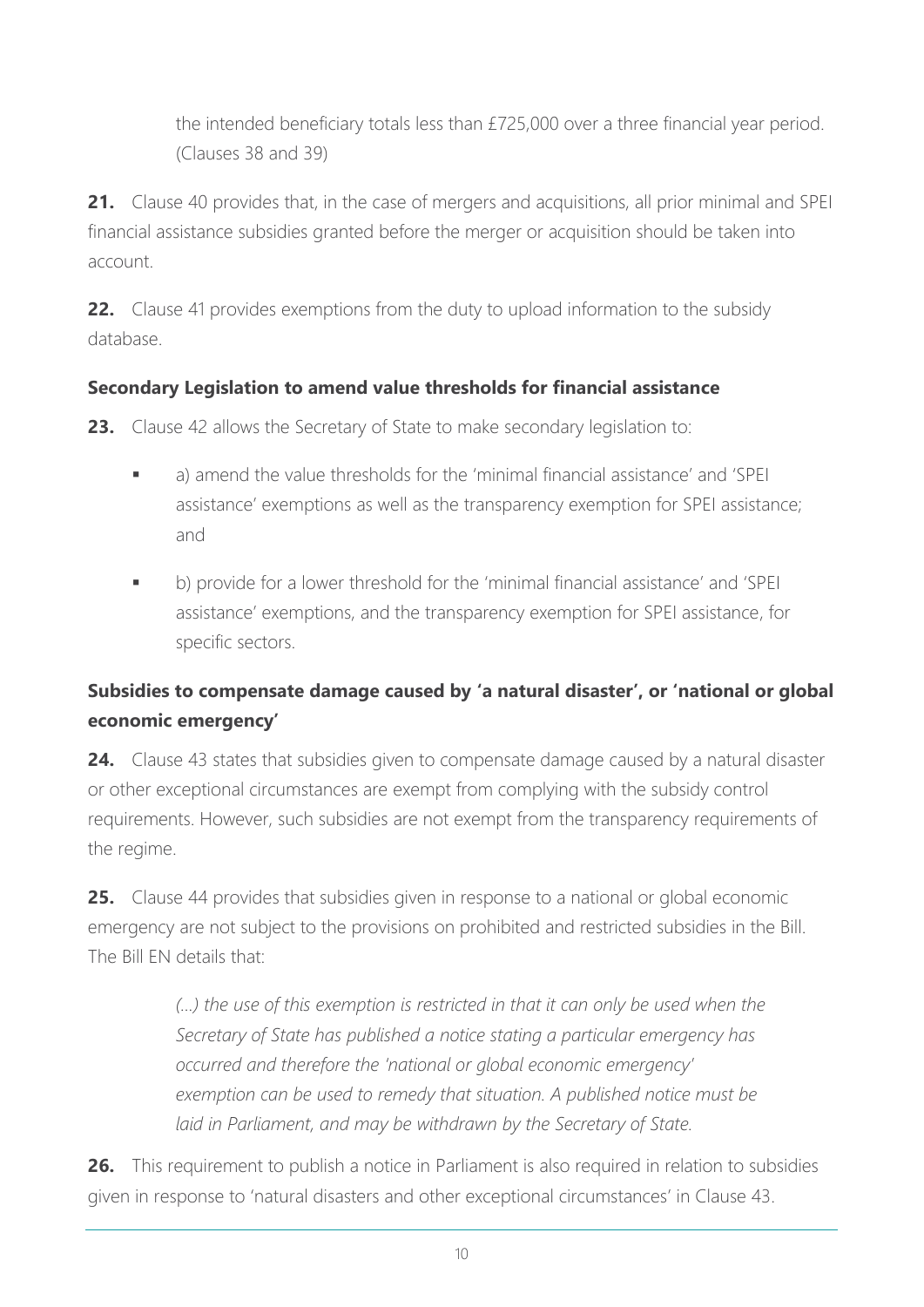#### **Other exemptions**

- **27.** Other exemptions provided for in the Bill include:
	- the giving of a subsidy by or on behalf of the Bank of England in pursuit of monetary policy (Clause 46);
	- the giving of a subsidy, or the making of a subsidy scheme, so far as a financial stability direction provides (Clause 47);
	- **•** legacy subsidies (Clause 48);
	- **■** a tax measure which is permitted under Article 413 of the TCA (Clause 49):
	- **■** for large cross-border international cooperation projects, unless such subsidies meet a specific condition (Clause 50);
	- excluding nuclear energy from the requirements of clause 13 (Clause 51);

**28.** The Welsh Government's view is that Senedd consent is required for clauses 35-40, 43, 44, and 45-51. It is unclear from paragraph 19 of the Welsh Government's LCM, whether it believes that clauses 41 and 42 require Senedd consent, as the wording is not explicit. The UK Government considers that Senedd consent is required for all of the clauses in Part 3 (clauses 35-51).

# **PART 4 – COMPETITION AND MARKETS AUTHORITY (CMA) : REFERRALS AND FUNCTIONS**

**29.** Clauses 52-69 in Part 4 of the Bill deal with the role and functions of the CMA in relation to referrals and reporting on subsidies, and the setting up of a new Subsidy Advice Unit within the CMA. Clause 52 deals with the making of mandatory pre-award referrals to the CMA. In such cases, public authorities must request a report from the CMA before giving a) a subsidy, or subsidy scheme, of particular interest; or b) a subsidy or scheme which the Secretary of State has directed the authority to refer to the CMA before it is given or made.

**30.** Clause 53 makes provision for the period during which the CMA must report on a subsidy or scheme which is subject to a mandatory referral by a public authority. Clause 54 makes provision about the "cooling off" period that must elapse before a public authority may give a subsidy or make a scheme on which the CMA has published a report. Clause 55 gives the Secretary of State a reserve power to direct a public authority to request a report from the CMA before it is able to give a subsidy or make a subsidy scheme.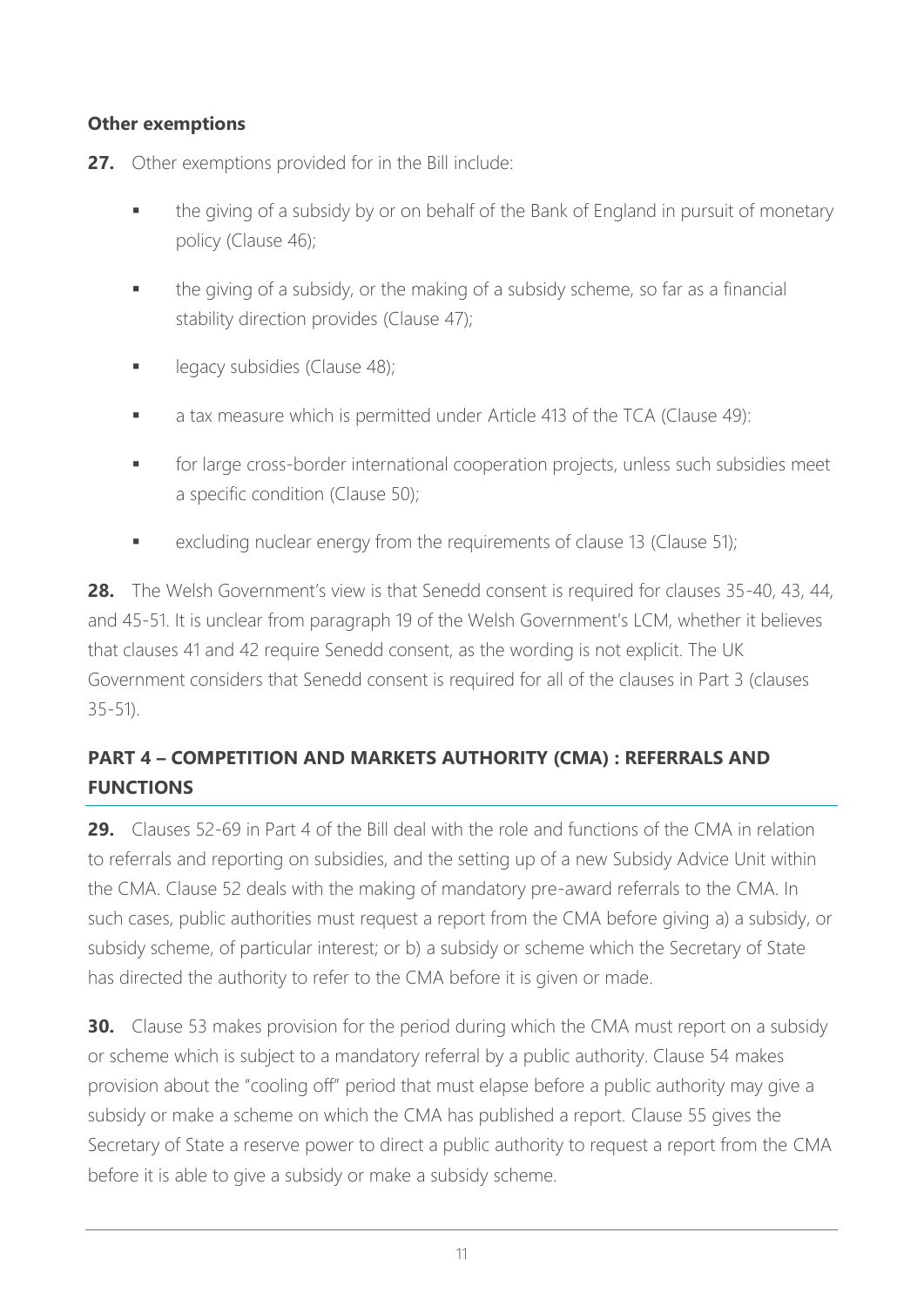## **Voluntary Referrals and Reporting**

**31.** Clause 56 enables public authorities to request a report from the CMA on a subsidy or scheme of interest on a voluntary basis, and Clause 57 provides for the period within which the CMA must report, where it decides to prepare a report following such a request. Clause 58 makes provision as to the effect of a call-in direction made by the Secretary of State in respect of a subsidy or scheme of interest that a public authority has already voluntarily referred to the CMA.

**32.** Clause 59 makes provision about the content of the CMA report to be produced following a mandatory or voluntary referral. Clause 60 makes provision about the referral by the Secretary of State of subsidies or schemes after they have been given or made (a "post-award referral"). In this case, Clause 61 provides that the CMA must publish a report on the subsidy or scheme before the end of the period of 30 working days. The 30 day period begins with the earlier of the day on which the required information is provided by the public authority to the CMA, or the day after the expiration of the deadline for providing such information. Clause 62 makes provision as to the content of the report which must be published by the CMA following a postaward referral.

#### **Exemptions**

**33.** Clause 63 excludes from Chapter 1 of Part 4 subsidies which are given under a subsidy scheme. The subsidy scheme would instead be subject to referral to the CMA. Clause 64 provides for the exemption of certain subsidies and subsidy schemes from some or all of the requirements of Chapter 1 of Part 4.

#### **Requirement for Periodic Review**

**34.** Clause 65 requires the CMA to undertake a periodic review of the effectiveness of the operation of the Bill (once enacted), and its impact on competition and investment within the United Kingdom. The CMA must carry out its reviews every five years. Clause 66 makes it a requirement for the CMA's annual report to include certain information about the number and types of subsidies or schemes on which it has prepared a report under Chapter 1 of Part 4. Clause 67 applies sections 41 to 43 of the United Kingdom Internal Market Act 2020 for the purpose of assisting the CMA in carrying out its functions (monitoring and reporting on subsidy control).

#### **Establishment of a Subsidy Advice Unit**

**35.** Clause 68 requires the CMA to establish a committee of the CMA Board to be known as the Subsidy Advice Unit. Clause 69 enables the Subsidy Advice Unit to make a reference to the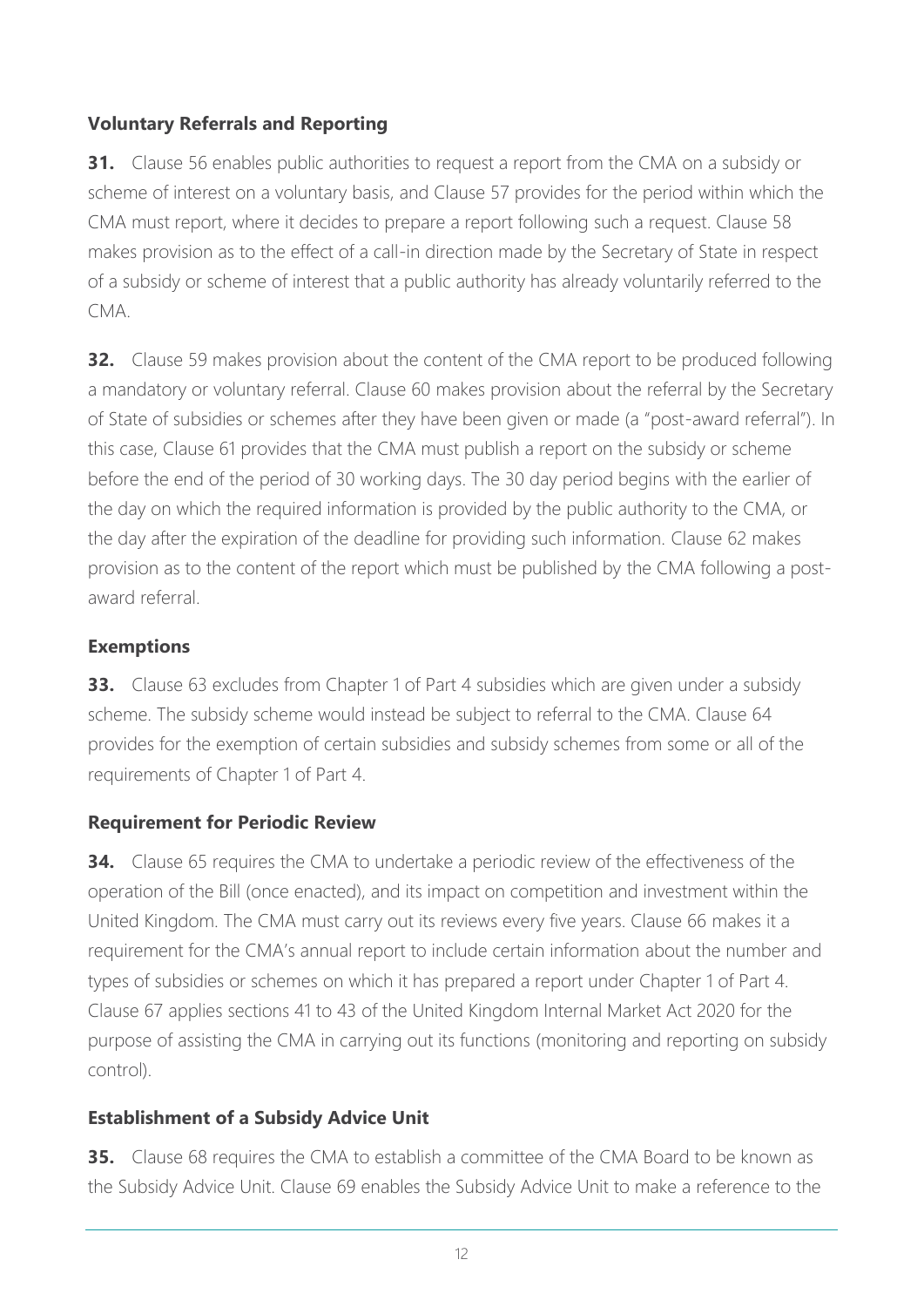CMA Chair for the constitution of a CMA panel group (under Schedule 4 to the Enterprise and Regulatory Reform Act 2013).

**36.** The view of the Welsh Government is that consent is required in respect of all clauses in Part 4 (clauses 52-69), whereas the UK Government considers that consent is required in respect of clauses 52-62, but not in respect of clauses 63-69.

## **PART 5 - ENFORCEMENT: THE COMPETITION APPEAL TRIBUNAL**

**37.** Part 5 of the Bill deals with enforcement by the Competition Appeal Tribunal (Tribunal). Clause 70 enables interested parties to apply to the Tribunal for review of a decision to give a subsidy or make a subsidy scheme. Clause 71 amends the Competition Appeal Tribunal Rules 2015, to set out the time limits that apply in relation to the making of an application to the Tribunal for the review of a subsidy control decision. Clause 72 confers powers on the Tribunal to grant certain forms of relief in the same way as the High Court on an application for judicial review in England and Wales, or Northern Ireland.

**38.** Clause 73 sets out that the powers of the tribunal in proceedings in Scotland are to be the same as those for the Court of Session in an application to the supervisory jurisdiction of that Court, and they should apply the same principles as the Court of Session would in these cases.

**39.** Clause 74 confers a power on the Tribunal to make a recovery order if it has granted relief in respect of a subsidy decision, and found that the decision was in contravention of the subsidy control requirements in Chapter 1 and 2 of Part 2. Clause 75 enables appeals against decisions of the Tribunal to be made to the Court of Appeal in England and Wales or Northern Ireland, or the Court of Session in Scotland. Clause 76 imposes a duty on public authorities to provide certain information to interested parties about a subsidy or subsidy scheme. Clause 77 makes provision in respect of the misuse of subsidies and confers a right on public authorities to recover subsidies which are used for a purpose other than that for which they were given.

**40.** The Welsh Government view is that Senedd consent is required in respect of clauses 70- 77, whereas the UK Government considers that consent is required for clauses 76 and 77 only, and not for clauses 70-75.

## **PART 6 – MISCELLANEOUS AND GENERAL**

**41.** Part 6 of the Bill - Clauses 78-92 of the Bill - provide for a number of miscellaneous and general matters, including:

introducing Schedule 3, which applies provisions of the Bill to subsidies provided, or subsidy schemes made, by means of primary legislation;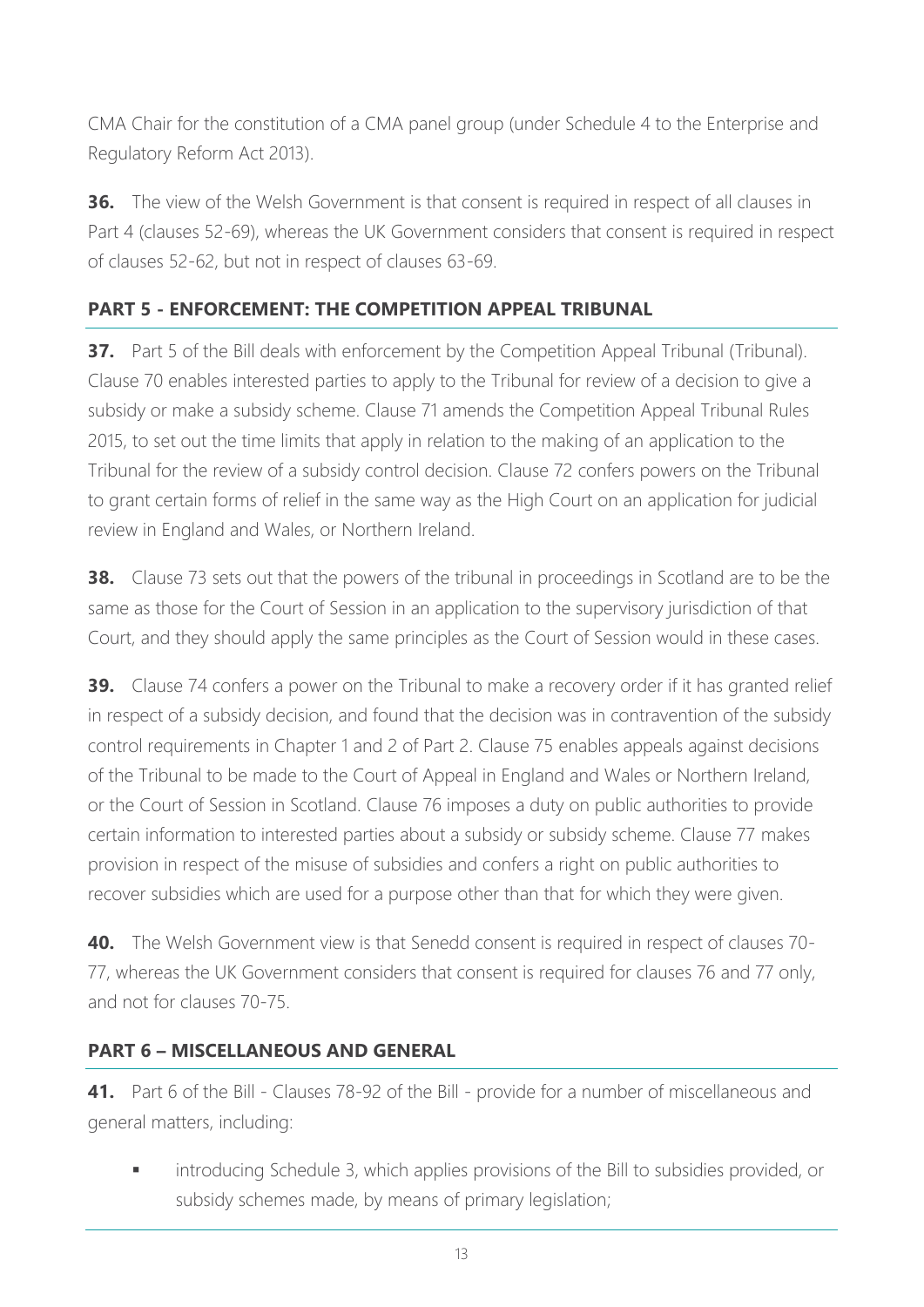- the Secretary of State's power to issue guidance on the meaning and effect of the subsidy control principles, and how far they can compel public authorities to comply with the principles.
- establishing that any duty or power to divulge information provided for in the Bill does not override the provisions of data protection legislation;
- establishing that, unless a modification of a subsidy or scheme is a "permitted modification", changes to it are to be regarded as being a new subsidy or scheme and as such, the public authority will have to comply with the subsidy control requirements;
- **■** The Secretary of State's power to set out a methodology for calculating the gross cash equivalent of a subsidy that is not provided in cash terms. These could include loans or guarantees;
- consequential amendments to the Financial Services Act 2021, in relation to the meaning of 'insurance company', 'deposit taker' and 'insurer';
- **■** that expenditure incurred under the terms of the Bill is to be met from supplies provided by the UK Parliament;
- **■** matters of Crown application; powers to make consequential provision by regulation; and other procedural matters including on definitions, commencement, and the short title of the Bill.

**42.** Welsh Government's view is that Senedd consent is required in respect of clauses 78-83, 86, 89, 90 and 91. The UK Government considers that consent is required for clauses 78 and 79, but not for clauses 80-92.

## **SCHEDULES 1-3**

**43.** Schedule 1 describes the seven main subsidy control principles, six of which are derived from the TCA. The UK Competition and Investment Principle (Principle F), is an additional domestic principle that was proposed in the consultation document.

**44.** Schedule 2 sets out the additional principles that must, where relevant, be applied to specific categories of energy and environmental subsidies. These are derived from the UK's international obligations, specifically under the ENER-2 annex within the TCA.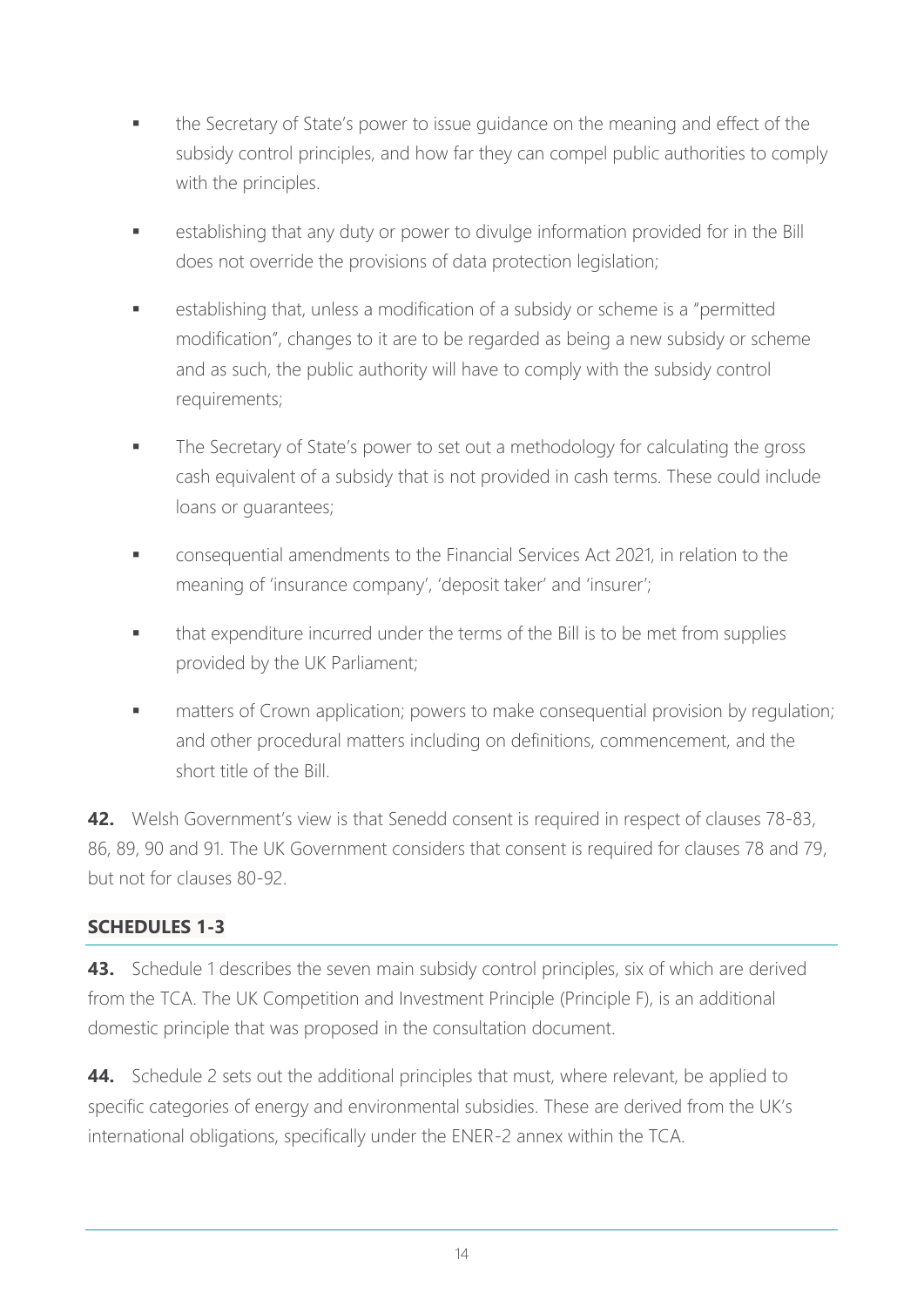**45.** Schedule 3 deals with the application of the Bill in the case of subsidies provided for by primary legislation. This may occur where an Act grants a subsidy, or makes a scheme on its face, or places prescriptive spending provisions which would amount to a subsidy.

**46.** The Welsh Government and UK Government both consider that Senedd consent is required for Schedules 1-3 to the Bill.

## **Reasons for making these provisions for Wales in a UK Bill)**

**47.** Paragraph 39 of the Welsh Government's LCM states the reasons why provision is being made for Wales in this Bill:

> *"Subsidy control is a reserved matter under Schedule 7A to GOWA, and the Bill applies to England, Wales Scotland and Northern Ireland. However, despite it being a reserved matter, it impacts on the non-reserved matter of economic development, and the impact on this non reserved area raises some concerns. UK Government have legislated in this way as they want a UK-wide approach to subsidy control."*

**48.** The previous Welsh Government had argued that subsidy control was devolved as it was not a reserved matter under any heading of the Reserved Matters Schedule in the Government of Wales Act 2006, although the UK Government considered state aid a reserved matter. The UK Internal Market Act 2020 removed any ambiguity by reserving to the UK Parliament the exclusive ability to legislate for a subsidy control regime. In respect of Wales, Section 52(3)of the Act does this by adding the regulation of distortive and harmful subsidies to the list of reserved matters in Schedule 7A to the Government of Wales Act 2006.

## **Welsh Government position - as set out in the LCM**

**49.** The Welsh Government concludes in Paragraph 56 of [the LCM](https://senedd.wales/media/yhcnasow/lcm-ld14446-e.pdf) that:

*"As set out above, the Bill makes provision within the devolved competence of the Senedd and therefore Senedd's consent is required. However, we will not be in a position to recommend that consent be granted unless the Bill is amended to address our concerns."*

**50.** In the written statement which accompanied the Bill, the Minister for the Economy said that the UK Government's approach to subsidy control caused the Welsh Government *"serious concerns",* as it did not reflect issues identified in the policy development process.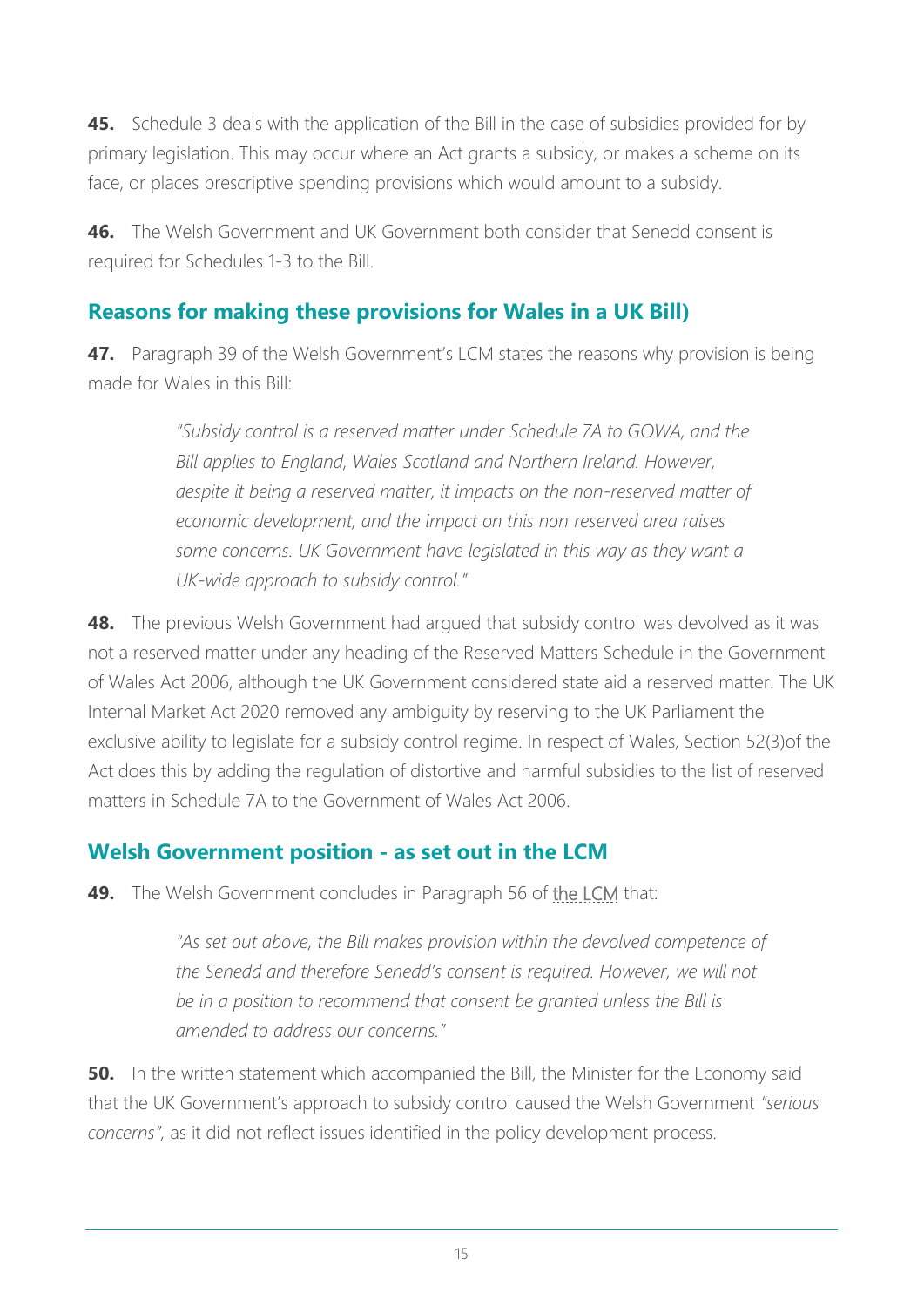**51.** The Welsh Government says in the LCM that it *"does not accept that the measures proposed in the Bill will serve to sufficiently regulate the provision of subsidies in the UK"*. It states that the Bill's proposals have not taken the Welsh Government's concerns into account. The Bill's proposals are *"high-level"* and *"lack sufficient granularity"* to provide clarity on what is deemed to be compatible with the UK's proposed subsidy control regime, both for subsidy awarding bodies and businesses investing in the UK.

**52.** The LCM criticises *"broad powers"* being given to the Secretary of State to shape the regime in future with *"little scrutiny from the UK Parliament and no scrutiny available to Welsh Ministers or the Senedd".* It also believes that other powers conferred on the Secretary of State in the Bill would, if enacted, *"undermine the long-established powers of the Senedd and Welsh Ministers to act in relation to matters within devolved competence such as economic development, agriculture and fisheries".* The LCM sets out the Welsh Government's objections to specific elements of the Bill, and ways it believes the Bill can be amended to address these concerns:

- Clause 10 allows the UK Government to make provisions to allow lower-risk subsidies to be given by public authorities through a 'streamlined subsidy scheme'. The Welsh Government believes the power should be extended to Welsh Ministers *"given the subsidy control regime impacts upon areas of devolved responsibility".*
- Clause 18 prohibits a subsidy if it is given to an enterprise on the condition that it relocates its economic activities to another part of the UK. The Welsh Government states that parameters within the Bill should be defined to prevent subsidies being challenged if a relocation takes place several years after the award of a subsidy.
- Clause 31 sets out that in certain circumstances a public authority must request a report from the CMA before giving subsidies or making a subsidy scheme. This is called a 'mandatory referral', and the CMA must publish a report on the proposed subsidy or scheme. Subsidies cannot be given until after a cooling-off period. The Welsh Government is asking for the Bill to *"specify a route to enable Welsh Ministers to overrule such standstill requirements if there is a sufficient policy need".*
- Clauses 43 and 44 include exemptions for subsidies given to compensate damage caused by natural disasters, other exceptional occurrences or in response to national or global economic emergencies. The Secretary of State can publish a notice declaring that these exemptions apply to a specific occurrence, and lay this before the UK parliament. The Welsh Government would like this extended to Welsh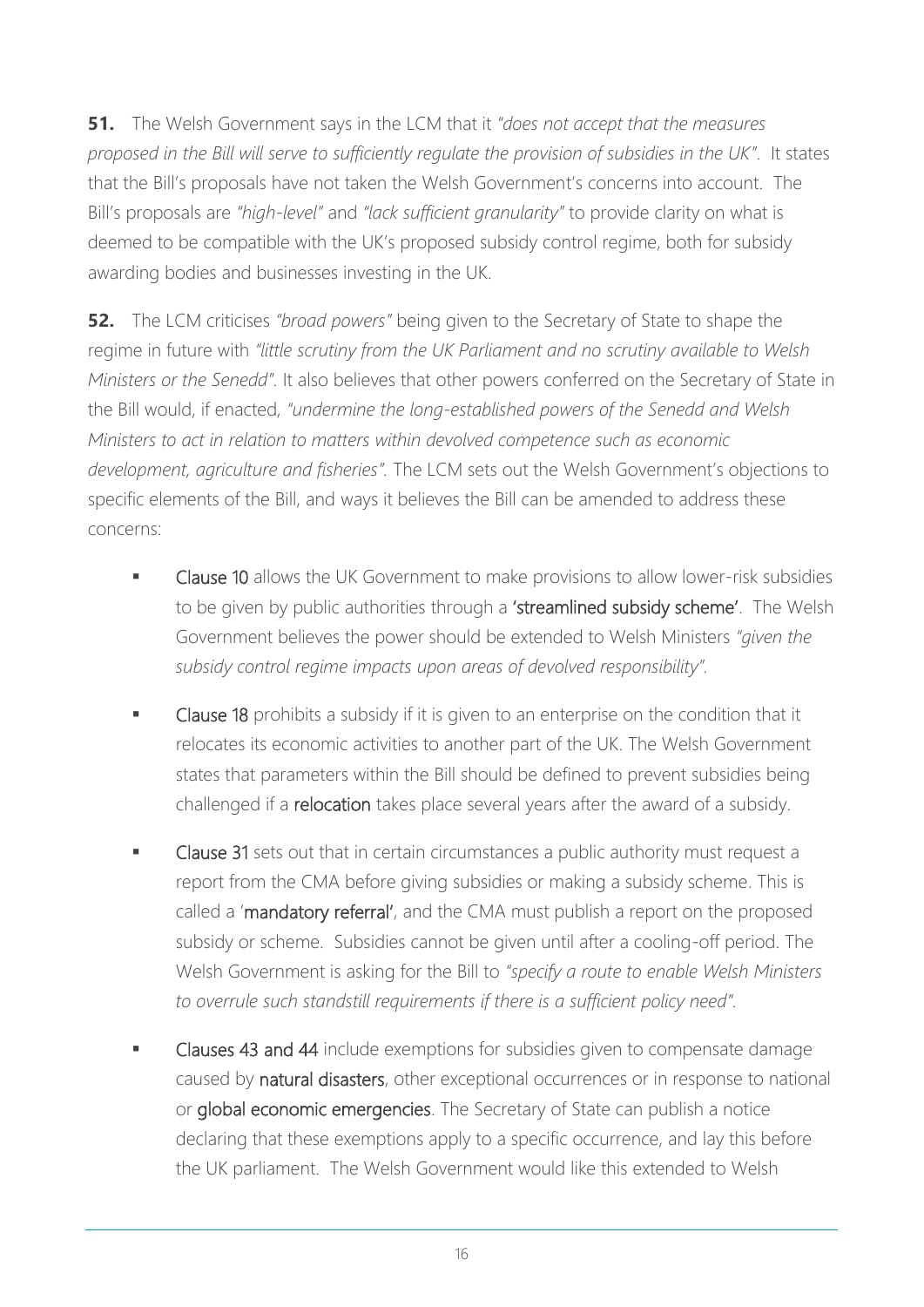Ministers, or at a minimum the Bill should allow Welsh Ministers to request that the UK Government makes a declaration and can challenge a refusal to do so.

- **Part 4** outlines the CMA's functions and the LCM proposes a number of amendments, including greater detail on the Secretary of State for BEIS powers; and providing mechanisms to extend powers to Welsh Ministers or to challenge decisions made by the Secretary of State.
- Clause 79 allows the Secretary of State for BEIS to issue quidance about the subsidy control regime, and requires consultation on such guidance. The Welsh Government would like the Bill to specify the need for mandatory engagement with devolved Ministers in relation to this guidance.

## **Issues raised with the Minister in Committee**

**53.** The Minister for Economy was not available to give evidence to the Committee in advance of the reporting deadline, but the Minister for Finance and Local Government, Rebecca Evans MS, attended the Committee's meeting on 21 October 2021.

## **Welsh Government engagement with UK Government on the Bill**

**54.** The Committee explored this with the Minister for Finance and Local Government, to understand the differences between the Welsh and UK governments' views on the content and scope of the Bill.

**55.** The Minister for Finance and Local Government was asked what engagement there had been with the UK Government on the Bill since its introduction, and what amendments the Welsh Government would be seeking to the Bill as it progresses through Westminster. The Minister had met with the Parliamentary Under-Secretary of State in BEIS, Paul Scully, on 29 September, and Welsh Government officials were engaged on a fortnightly basis via the BEIS devolved administrations subsidy control forum. However, the Minister said these meetings have been:

> *"nothing more than an opportunity for the UK Government to outline their position and their intentions moving forward. They haven't really been meaningful in the sense of opportunities for us to influence the development of the Bill, unfortunately, and that's why we're seeking amendments in a number of areas, and they're areas that I've raised with Paul Scully previously."*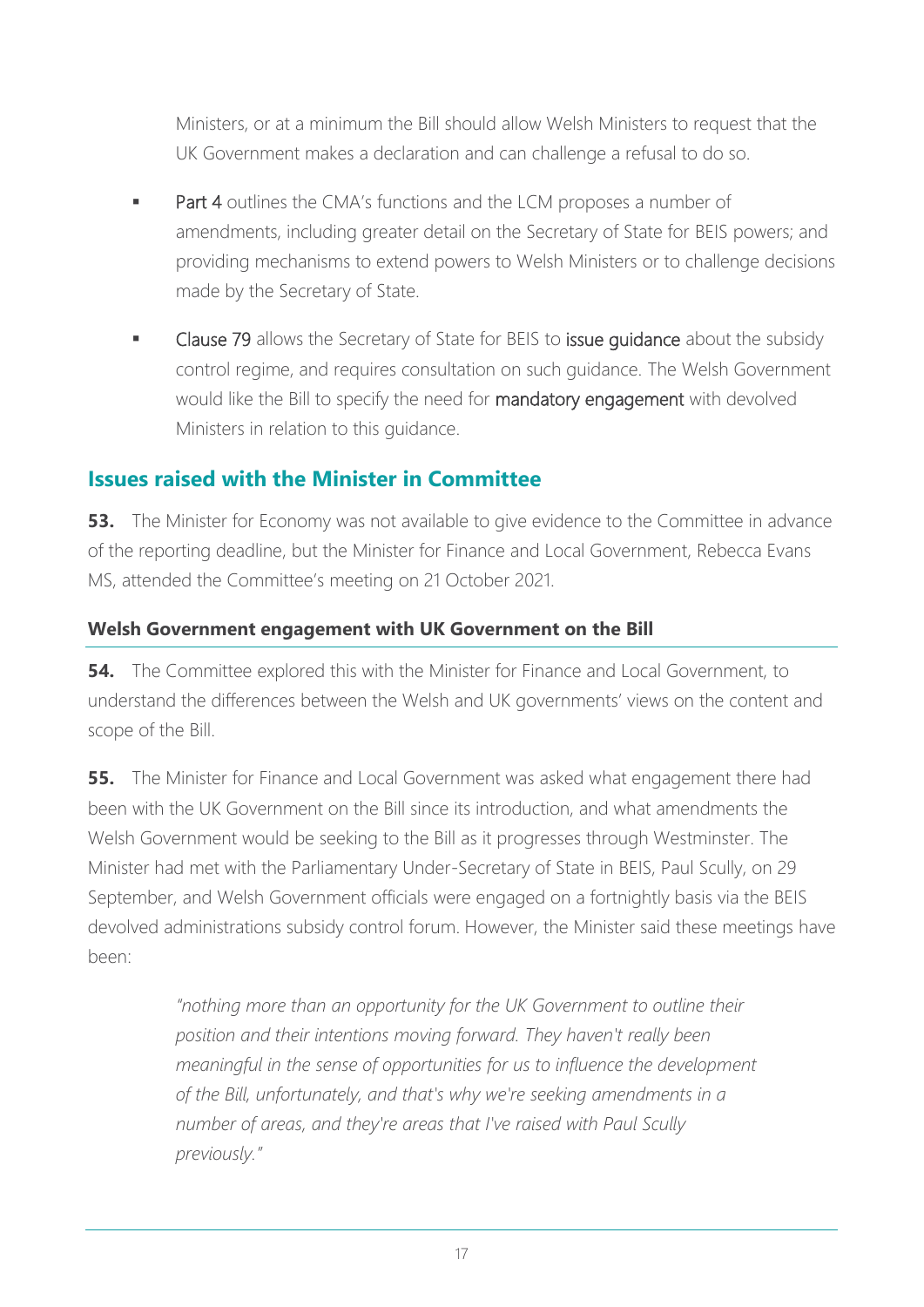**56.** James Fenwick, Welsh Government's senior state aid policy adviser, confirmed that although meetings had been "illuminating" about the UK position, and representations had been made on Welsh Government's position:

> *"…we've yet to see any reflection of those positions appearing in the UK's position in terms of how it was initially developed and how it has evolved into the Bill. We've talked with the UK Government on numerous occasions early on as the Bill was progressing, and yet none of our requests appeared in the amendments to the Bill that the UK has proposed and have been put into the next draft of it."*

## **Amendments to the Bill sought by Welsh Government**

**57.** The Minister said she was seeking amendments specifying the parameters for the Secretary of State for BEIS's call-in powers (Clauses 55 and 58 of the Bill as introduced), restricting their use for intra-UK cases where there could be a perceived conflict of interest:

> *"…so, for example, a proposed subsidy close to the Wales-England border or*  where the potential beneficiary is active in an industry that is really heavily *represented in England."*

**58.** Welsh Government was also seeking commensurate powers to call in any subsidy or scheme in the UK for the First Minister, *"to decrease the power disparity that currently exists in the Bill."*

**59.** Amendments are also being sought that would allow Welsh Ministers to propose streamlined routes in priority areas (Clause 10 of the Bill as introduced). The Minister pointed out that:

> *"…currently, this is the exclusive competence of the UK Government, and streamlined routes, of course, are designed to bring added value through lighter touch processes. The lack of ability for Welsh Ministers to take advantage of this process to develop routes under which Welsh schemes could be raised will place Wales, we think, at a disadvantage to England."*

## **Agricultural and Fisheries Subsidies**

**60.** The written statement released alongside the LCM also stated that the Welsh Government and other devolved administrations wanted agricultural and fisheries subsidies to remain outside the scope of the subsidy control regime. The Minister was asked to set out why she considered these subsidies should not be included within the scope of the regime, and how they should be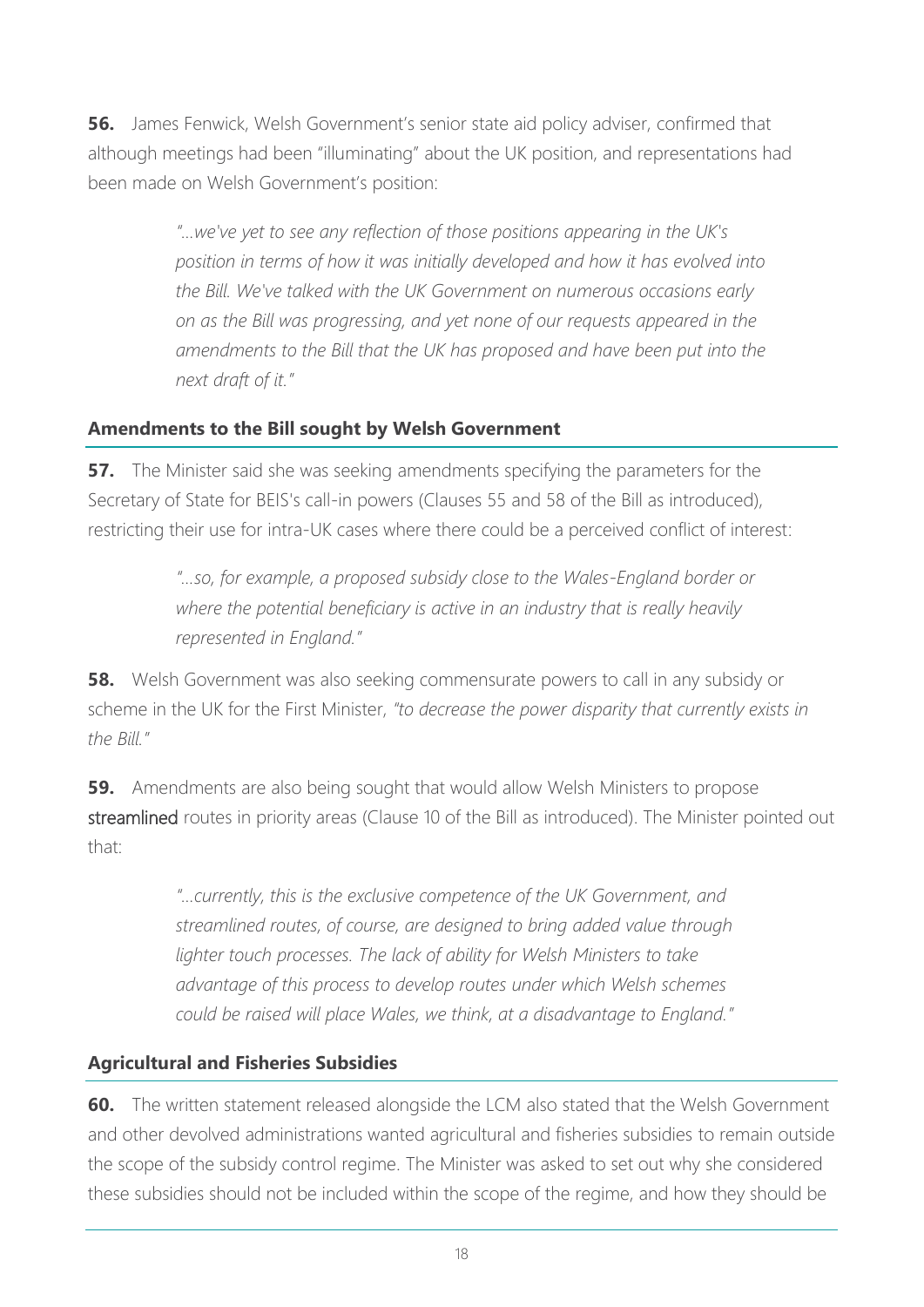regulated. The Minister pointed out that agricultural subsidies were already regulated through a *"tried and trusted process"* via the World Trade Organization agreement on agriculture, and that was why they were excluded from the general subsidy controls under the UK-EU trade and cooperation agreement. She also said including them would *"inevitably lead to an additional administrative burden and potential restrictions on both Government and agricultural recipients,"* and that *"we haven't yet had an explanation of the rationale behind this approach."* The Minister went on to say Welsh Government would:

> *"continue to proactively engage with the UK Government on this to try and continue to ensure that the views of Wales are taken into account during the design of the subsidy control regime."*

## **Policy detail missing from the Bill**

**61.** The LCM sets out Welsh Government's concerns that the Bill does not set out how the subsidy regime will operate in sufficient detail. The Committee asked the Minister what level of additional detail was needed to provide sufficient clarity

**62.** In addition to concerns about provision of information and consultation on secondary legislation and co-design of guidance with the devolved administrations (see section below), the Minister said that examples of additions required included making publicly available the detail on the forms of subsidy that the UK Government considers to be more distortive and then more likely to be subsidies of interest or potential interest, or less distortive and therefore open to the streamlined routes process.

**63.** The Minister said that information provided on initial thresholds for certain forms of subsidy, such as £315,000 over three years for minimum financial assistance, was *"a good start".* However, she added that "*in this particular instance, the UK Government has hinted that the threshold may vary for agriculture and for fisheries, without giving any clarity about what the alternative may be. So, at best we only have part of the picture there."*

**64.** The Minister went on to explain that because the Bill contains such wide-ranging regulation powers for the Secretary of State, it also creates a lot of uncertainty as to how the regime may operate in practice and how it could potentially change over time. She gave the example of clause 11, which empowers the Secretary of State to define a subsidy and a subsidy scheme in regulations, stating *"obviously these are key concepts".* 

**65.** The Minister also pointed to the regulation powers at Part 4 of the Bill empowering the Secretary of State to make important changes to the referral process to the Competition and Markets Authority, including the information that must be provided and the timescales for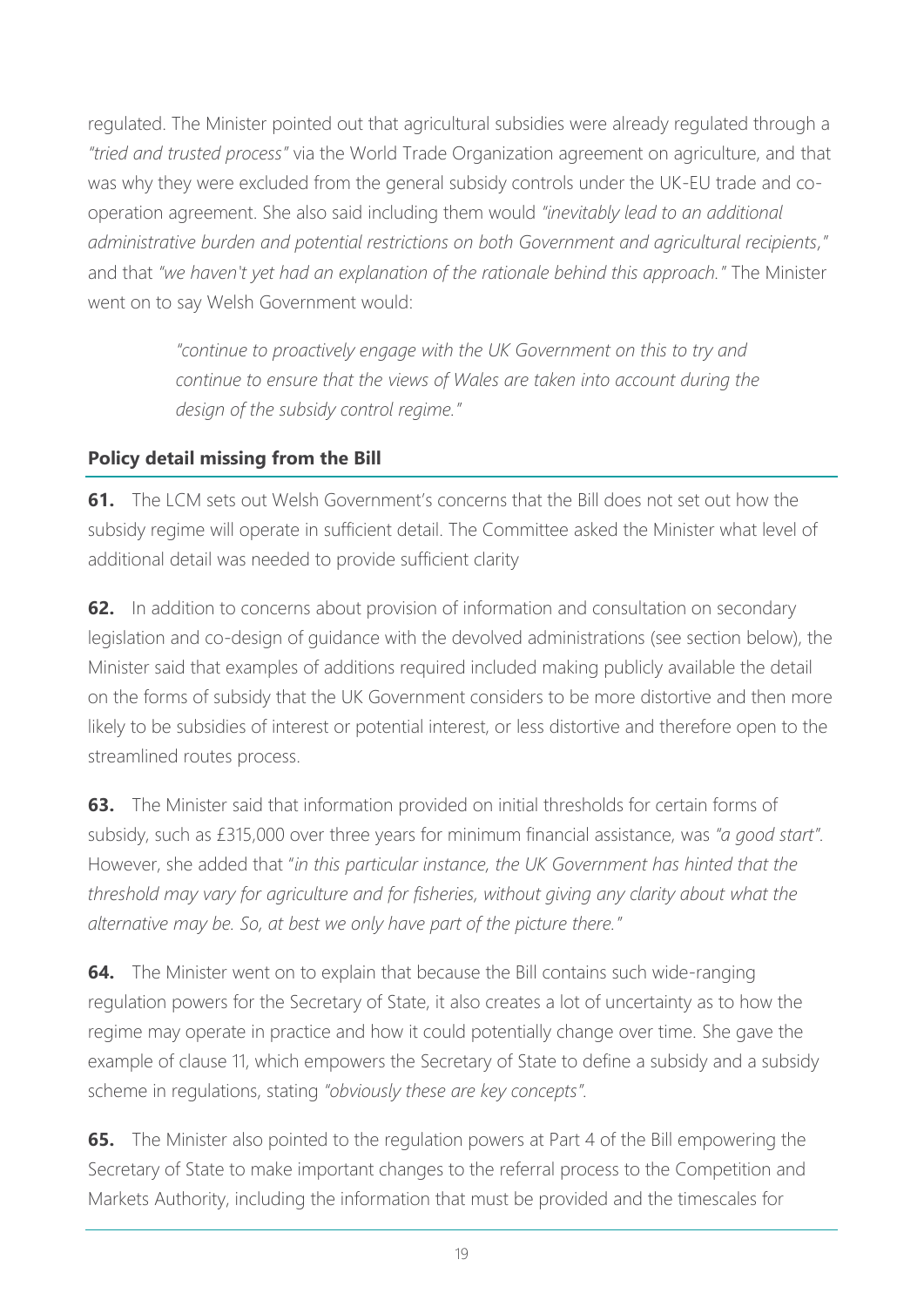reporting on a referral. She further noted clause 86, giving the Secretary of State broad consequential amendment powers with no regulation-making powers conferred on Welsh Ministers, and no consent or consultation requirements on how any of the Secretary of State's regulation-making powers are exercised in the Bill as drafted:

> *"So, clearly there's a real power imbalance, which is at the heart of several of our concerns about the Bill."*

**66.** The Institute for Government has suggested that, to create a subsidy control regime with buy-in from across the UK, regulations resulting from the Bill should be made in consultation with the devolved administrations. The Minister was asked if this approach would allay concerns about the level of detail in the Bill, whether this had been raised with the UK Government, and what the response had been.

## **67.** The Minister stated that:

*"…we've been really keen to impress upon the UK Government the importance of developing that suite of guidance in partnership with the Welsh Government. But no early drafts have been shared with us to provide us with any kind of insight into how they envisage the resulting regime*  looking, which is obviously causing us concern, as the UK Government is *essentially asking the devolved Governments to sign a blank cheque, with no explicit provision for further opportunity to scrutinise or input into that detail as it's being developed."*

**68.** The Minister said that consultation should be *"on a truly collegiate basis, with the regime developed from the ground up on an iterative basis with all of the parties involved".* She stated that to date there had been *"minimal involvement for us in the construction of the proposed regime",* with deadlines to consider drafts being *"too short to provide a reasoned and considered response, or the drafts shared with us have been just so vague and so general as to provide us with minimal insight into the development of the policy."* The Minister said Welsh Government was seeking a framework-type policy development process with the devolved governments, with a clear requirement that this is reflected on the face of the Bill.

**69.** The Minister described the lack of consent or consultation requirements on how the Secretary of State's regulation-making powers would be exercised in the Bill as *"a real void and vacuum"* which she hoped would be addressed as the Bill moved forward.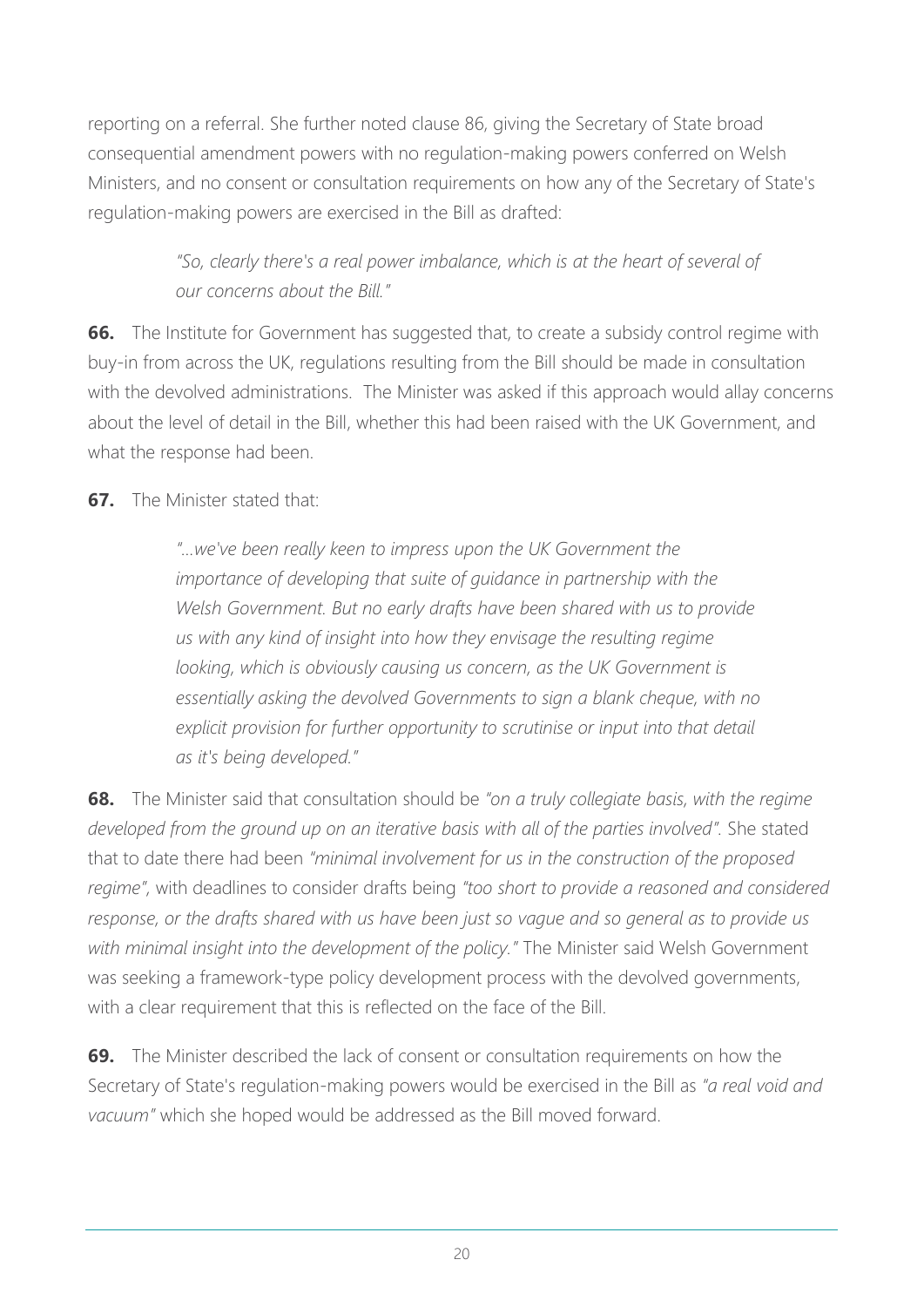## **Impact of the Bill on Wales - Support for Disadvantaged Areas**

**70.** The UK Government's impact assessment anticipates that the Bill will have a positive regional impact overall, although as policy details are still to be determined it will need to undertake further analysis. The Bill EN states that the guidance to be developed on the practical application of the Bill may set out how subsidies can be used to support disadvantaged areas, and may define which areas would be eligible for support in this way.

**71.** The UK Government Parliamentary Under-Secretary of State for Business, Energy and Industrial Strategy, Paul Scully MP, stated [on 22 September](https://hansard.parliament.uk/commons/2021-09-22/debates/546C90B8-D7AF-45A4-B5F0-5421775FAB34/SubsidyControlBill) that assisted area maps are not the only way of addressing inequalities, and that "a map can be a blunt instrument, making it difficult to address inequality and disadvantage within regions".

**72.** In a written statement on 14 July, the Welsh Ministers set out concerns around the Bill not including mechanisms to support disadvantaged areas within the UK to compete with more prosperous areas. The Committee asked the Minister what analysis Welsh Government had undertaken of the potential impacts of the Bill on Wales, and the findings of any analysis, and how she would like to see support for disadvantaged areas brought into the Bill.

**73.** The Minister said that absence of information made it very hard to make an analysis but the real concern was that *"it will mean that investment is pulled away from those communities that need it most."* The Minister referred to the 'Merthyr competing with Mayfair' analogy, in the absence of a mechanism in the Bill to direct investment to the areas of disadvantage - i.e. an equivalent to the regional aid guidelines or to the assisted areas map in the EU state aid regime.

**74.** The Minister said these previous mechanisms were "absolutely instrumental" to help offset structural disadvantages in more disadvantaged regions of Wales:

> *"The absence of this approach risks a concentration now of prosperity in the wealthier parts of the UK, pulling investment away from the areas that need it most and actually, it's the polar opposite of levelling up."*

**75.** The Minister acknowledged that it could be argued the proposed new subsidy regime might allow more flexibility for Welsh Government to support economic development than under the EU state-aid rules, but that *"this is by no means clear, given the current uncertainty around exactly how the new regime would operate in practice."*

**76.** The Minister added that *"in any event, a more flexible regime would not necessarily equate to a positive impact for Welsh investment."*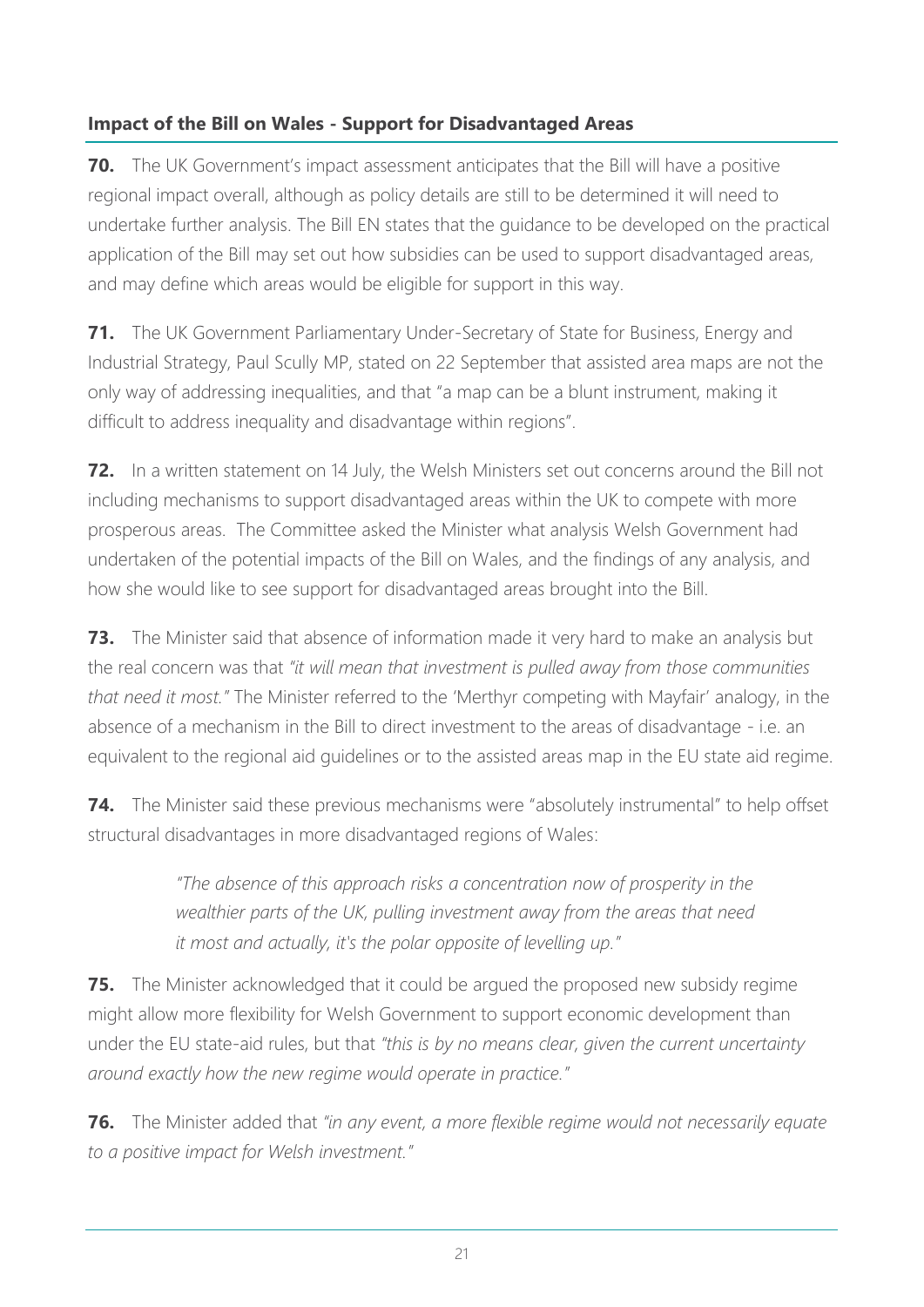**77.** It was also pointed out by the Minister that the proposed regime introduces legal uncertainty: while aid provided for under the old EU regime was more restrictive, it did at least provide legal certainty to awarding authorities and beneficiaries looking to invest. The Minister said it appeared that the new regime *"will mean that awarding authorities are making judgment calls, and that obviously could lead to uncertainty for beneficiaries and lead them to taking their investment elsewhere."*

**78.** The Minister returned to the point that although some of these issues might be fleshed out in regulations and guidance, Welsh Ministers had no formal role in the development of *"really key pieces of the jigsaw to ensure that investment can be targeted. Because at the moment, it can't be targeted, and that is the big concern—that we no longer have those assisted area maps.*" Without the necessary detail the Minister said *"the jury was out"* on what this will mean in practice.

**79.** Welsh Government wants the detail of support for disadvantaged areas to be developed on a quadrilateral basis by all four Governments in the UK, the Minister noting that all could offer unique insights:

> *…from our perspective in Wales we have a huge breadth of experience in terms of managing the dispersal of EU structural funds and the use of EU regional aid, and that could really help avoid any pitfalls for the future and help ensure that the resulting regime is fit for purpose for the whole of the UK."*

## **Powers to provide subsidies in 'exceptional circumstances'**

**80.** Clauses 43 and 44 of the Bill outline the parameters under which subsidies can be provided for natural disasters, exceptional circumstances, and national or global economic emergencies. In both cases, it relies on the Secretary of State to declare the exemption applies to an occurrence by laying a published notice in the UK Parliament. As previously noted, the Welsh Government would also like this power extended to Welsh Ministers, or at a minimum the Bill should allow Welsh Ministers to request that the UK Government makes a declaration and can challenge a refusal to do so.

## **Powers for Welsh Ministers to make referrals**

**81.** The LCM sets out that the Welsh Government is calling for Welsh Ministers to have powers to make referrals of subsidies to the Competition and Markets Authority, a power that the Secretary of State for BEIS has under clause 60(4) of the Bill. The Minister told the Committee that this had been raised regularly, both with the BEIS Minister Paul Scully, and in meetings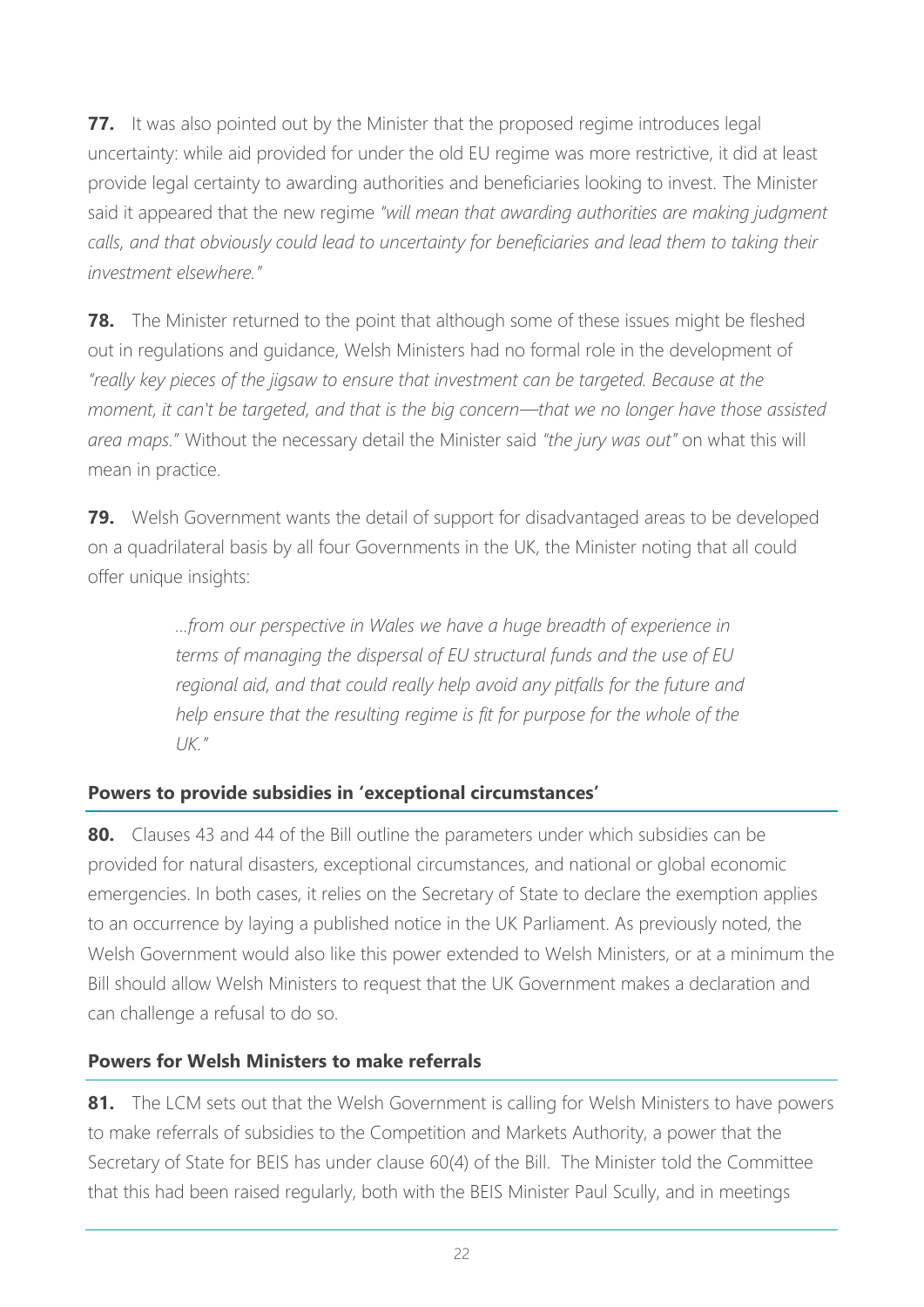between officials, but without success - the UK Government's response was that regulation of subsidies is a reserved matter and is the exclusive competence of the UK Government.

**82.** The Minister explained Welsh Government's counterargument was that the regulation of subsidies has huge implications for a swathe of devolved policy areas, and that's why devolved Ministers must have parity of esteem with regard to referrals; *"Otherwise, the Bill really does risk undermining devolution."*

**83.** The Minister pointed out that prior to the UK Internal Market Act coming into force, the Welsh Government argued strongly that subsidy control or state aid was a devolved matter, and that policy should be developed collegiately through the frameworks programme that was being developed. She said:

> *"it's certainly not too late to develop that [collegiate way of working], but it will require some movement, I think, on the part of the UK Government."*

## **Representation on the Subsidy Advice Unit - parity of esteem**

**84.** Clause 68 requires the establishment of a Subsidy Advice Unit (SAU) within the Competition and Markets Authority, and Clause 69 enables the unit to make a reference to the CMA Chair for the constitution of a CMA panel group. The Minister said it was vital for the Unit to be representative of the whole of the UK, and for the Bill to *"clearly carve out a role for devolved Governments in appointments".* The Minister said that the fact that this would bring parity of esteem with the appointments process for the Office of the Internal Market added weight to the argument.

## **Engagement with UK Government on guidance under clause 79(5) of the Bill**

**85.** The LCM also highlights that the Welsh Government believes engagement with devolved Ministers should be mandatory in relation to guidance made under clause 79(5) of the Bill.

**86.** The Minister pointed out that as currently worded Clause 79(5) of the Bill gives the Secretary of State the power to essentially construct the whole day-to-day workings of the regime as they see fit, with no requirements to consult beyond paragraph 5's requirement to 'consult such persons as the Secretary of State considers appropriate.' She explained that proper engagement was necessary given that economic development is devolved and any changes to guidance *"will have the potential to impact upon our own economic development plans or approach."*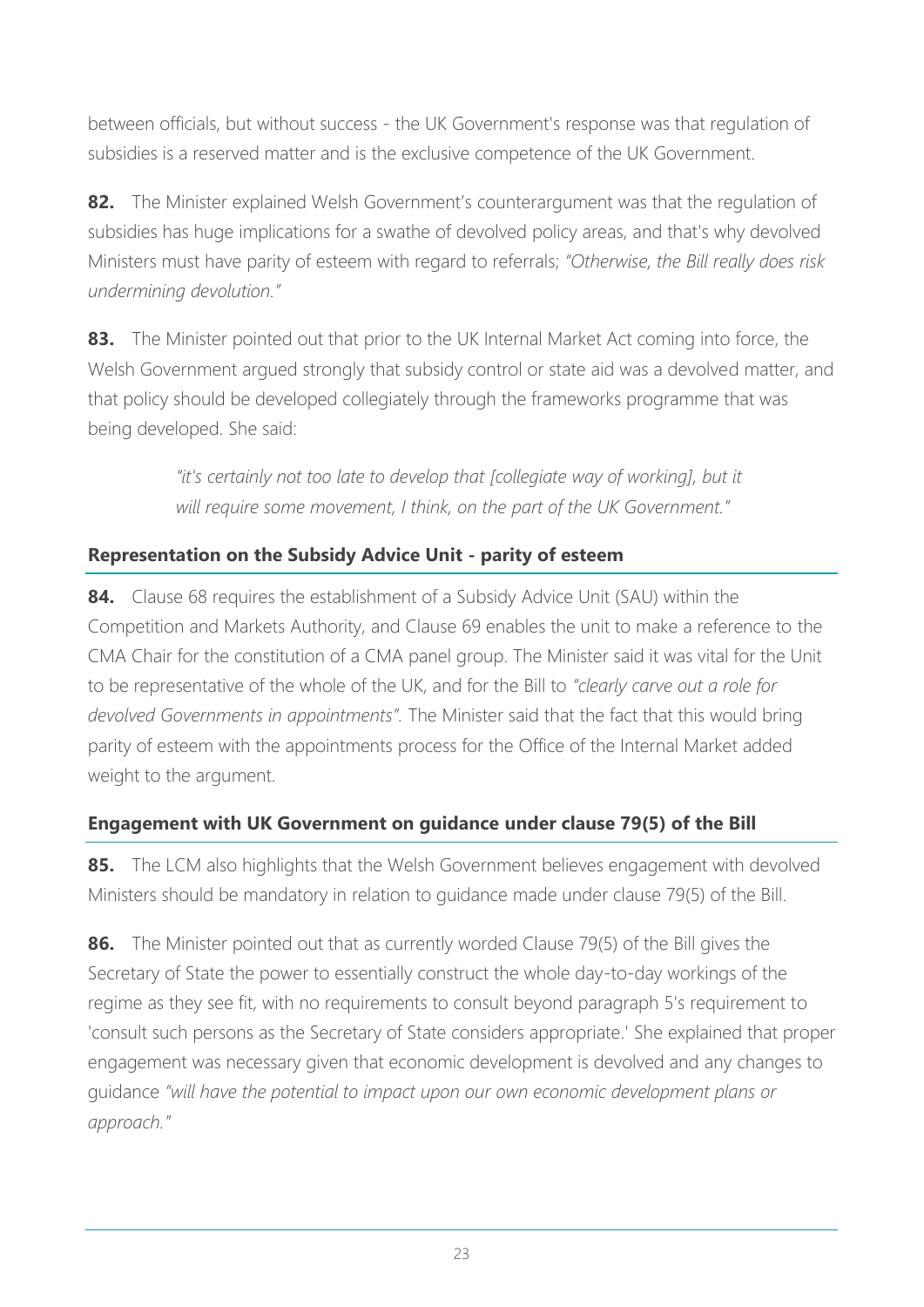## **Constitutional implications of the Bill**

**87.** The state aid expert George Peretz QC has [analysed](https://eurelationslaw.com/blog/the-subsidy-control-bill-and-devolution-a-balanced-regime?utm_source=rss&utm_medium=rss&utm_campaign=the-subsidy-control-bill-and-devolution-a-balanced-regime) the implications of the Subsidy Control Bill for devolution. He has concluded that, while the subsidy control regime under the Bill will be more permissive than the EU regime, it gives the UK *Government "considerable power to set the subsidy control agenda and gives it an ability to subject subsidies by devolved governments to scrutiny which is not reciprocal."*

88. George Peretz QC identifies a number of parts of the Bill (including clauses 70(7)(b) and 79) where the Secretary of State is awarded powers, but the devolved administrations are not given these and there is no requirement for them to be consulted which he views as *"distinctly unbalanced".* He states that Schedule 3 to the Bill is "replete with important constitutional issues", as it will allow for challenges to subsidies provided for by devolved primary legislation, whereas Acts of Parliament are exempt from such challenges.

**89.** The Minister for Finance and Local Government agreed with this conclusion regarding Schedule 3 of the Bill:

> *"…particularly in relation to the apparent departure from the general position that the judicial review of devolved legislation is not generally possible on the common law grounds of irrationality and reasonableness or arbitrariness.*

*"Notably, this departure only appears to apply to devolved legislation, not UK Government legislation, and I think the UK Government themselves have acknowledged that Schedule 3 does require an LCM. Schedule 3 reflects the general sense that the Bill is asymmetrical in terms of application and the allocation of powers and functions. It does unfairly disadvantage devolved Governments in comparison with the UK Government, and adversely impacts on the devolved area of economic development."*

#### **Financial Implications**

**90.** Paragraph 55 of the Welsh Government's LCM also highlights a lack of clarity regarding the financial implications of the Bill for Wales. This states as follows:

> *"It is unclear on the face of the Bill whether there will be direct financial implications for the Welsh Government or the Senedd arising from the powers under the Bill."*